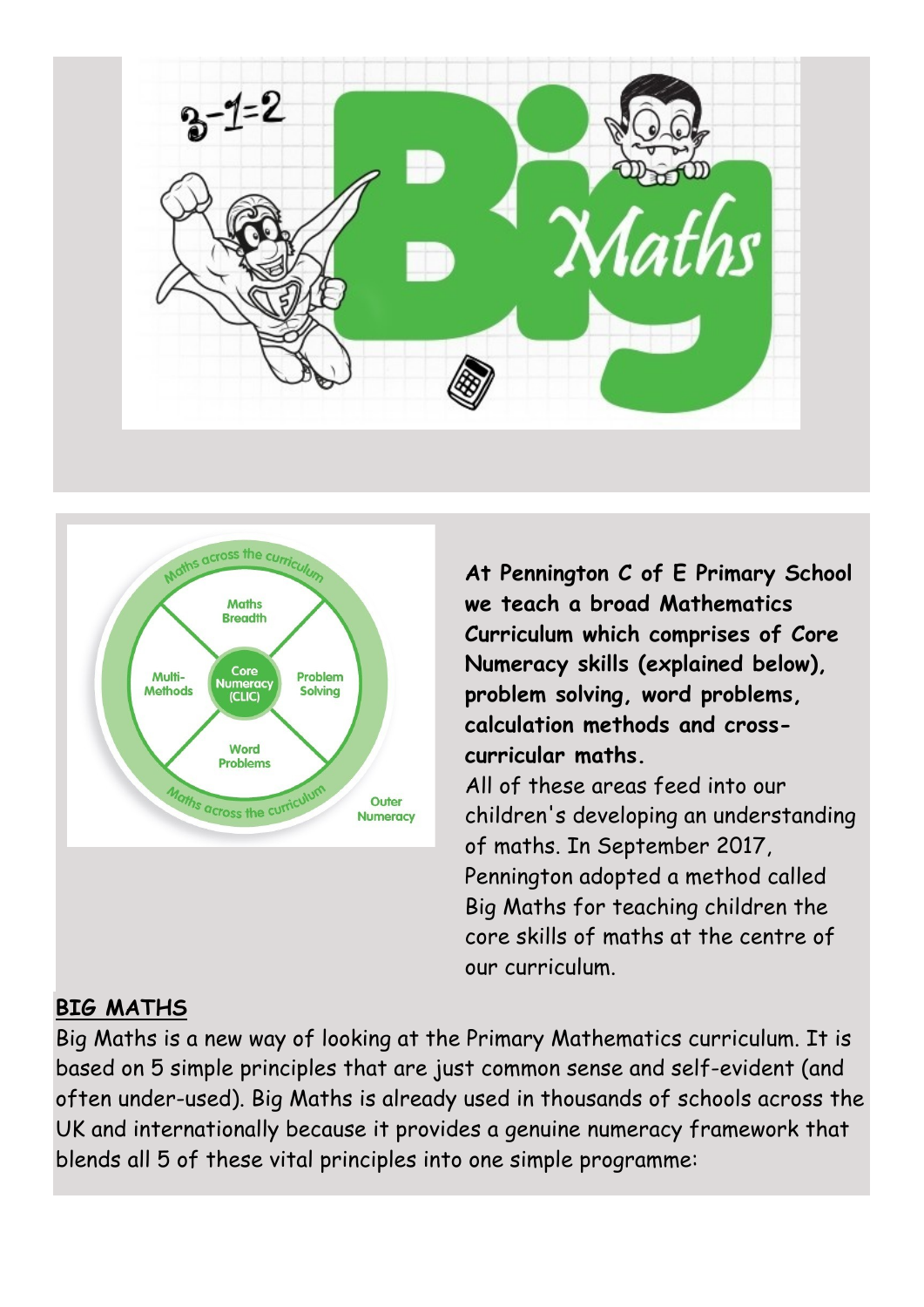**1. Children become numerate through following a natural sequence of progression:** e.g. for a child to know double 70, they need to know double 7 first. We call these steps of progression 'Progress Drives'



**2. Children need to have basic skills in order to use basic skills:** Therefore it is important to separate out the acquisition of core basic skills for Mathematics from the 'using and applying' of those skills. We call the basic skills 'Core Numeracy' and the use of these skills 'Outer Numeracy'. In summary... prioritise the teaching of Core Numeracy.

**3. Children acquire the basic skills of Mathematics through the chronology of CLIC**: When we look at Core Numeracy in more detail we see that it has a 4 stage process to it;

- **Counting** (children learn to count and to 'count on').
- **Learn Its** (children then short-cut this counting by recalling their 'counting on' as facts).